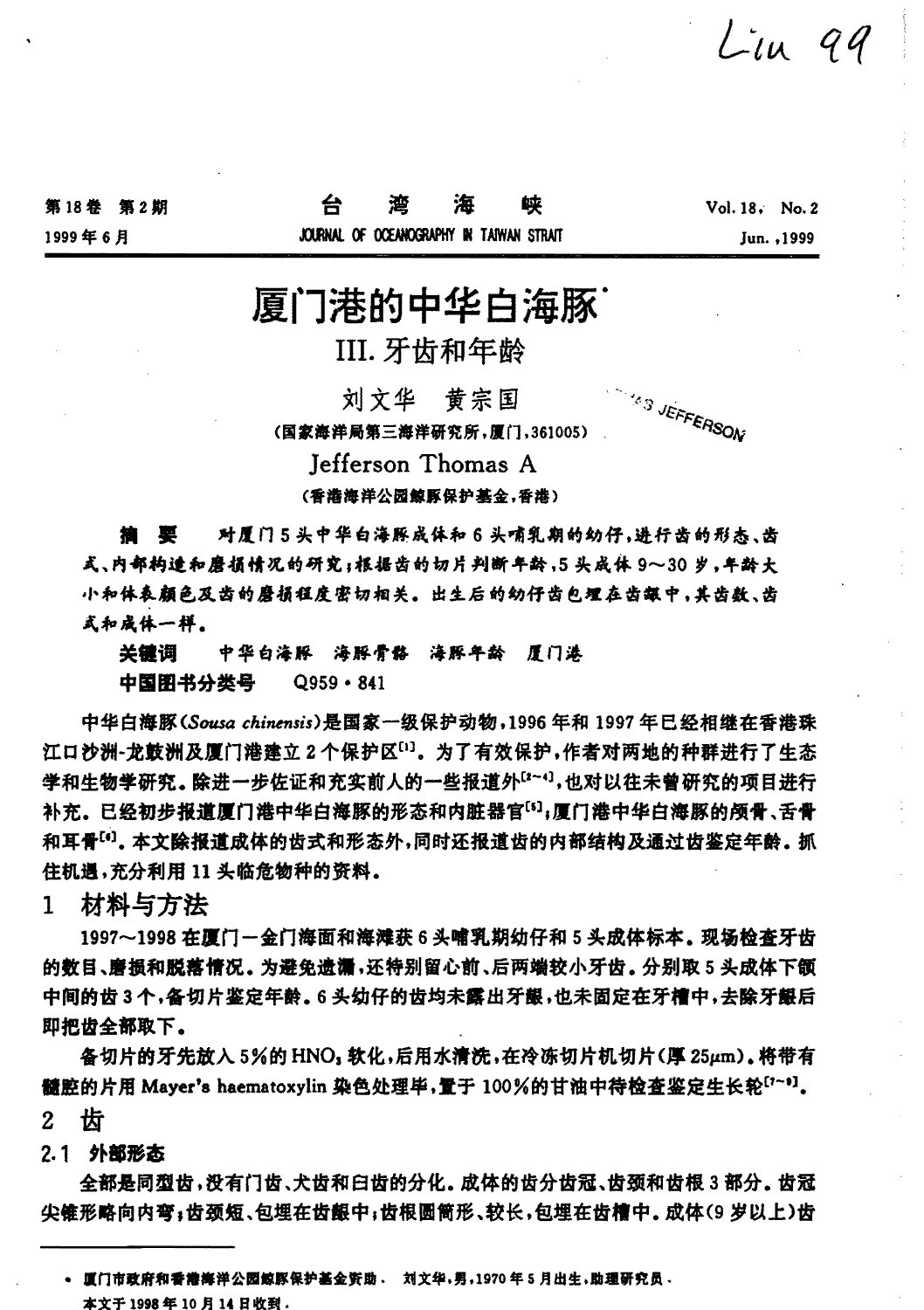$\cdot$  211  $\cdot$ 

的底部封闭,略向外凸。底部外侧有白垩质沉积物。外表白色带黄,齿冠经常可见残存的棕色 (图版 1)

哺乳期的幼仔有包埋在齿龈中的幼齿。幼齿仅有圆锥形的齿冠,略向内弯,棕色,尖端乳白 色,仅有一层出生前的齿质,中空,空腔中填有肉质,基本开放(图版 1-3 右)。 2.2 大小

成体前、后的齿较小,中间较大,全长小的 15~18mm,大的 22~23mm。露出齿槽的齿冠 和齿颈,小的 5.5~8mm,大的 10mm 左右。埋在齿槽牙根的高度,小的 6~8mm,大的 14mm 左右。各个齿的具体大小参见表3和表4。齿的直径在齿颈部分稍大,小的5~6mm,大的7mm 左右。

随机测定 6 头幼仔的 235 颗齿,高度 6~10mm,其中 9~10mm 占 83.8%。 2.3 齿的排列和数目(齿式)

上、下颌及左、右侧的齿分开排列,排列稀疏,两齿间隙 3~5mm。齿的数目左、右两侧大致 相同,而上颌后端的齿数多于下颌 1~5 颗。本研究的 5 头成体,齿的总数 125~135 颗,上、下 颌各侧 29~35 颗,多数在 30 颗以上。5 头的齿式如表 1 示。

6头哺乳期的幼仔,齿虽然未露出齿龈,但埋在齿龈中幼齿的数目和排列方式已基本上和 成体一样(表2)。

| 标本号    | $\mathbf{S}_1$ | $\mathbf{s}_\mathbf{z}$ | $S_{\boldsymbol{\delta}}$ | s,       | $S_{10}$ |
|--------|----------------|-------------------------|---------------------------|----------|----------|
| 齿      | 35<br>34       | 32<br>34                | 33<br>34                  | 33<br>32 | 35<br>34 |
|        | 式<br>33<br>33  | 31<br>31                | 29<br>29                  | 32<br>32 | 32<br>31 |
| 齿磨损    | 严重             | 严重                      | 轻微                        | 严重       | 轻微       |
| 年齢(岁)  | 21             | 20                      | 9                         | ٠<br>30  | 9        |
| 体长(cm) | 232            | 237                     | 234                       | 234      | 225      |
| 别<br>住 | m              | 椲                       | 雌                         | 虪        | 雄        |
| 体表颜色   | 乳白,少量黑斑        | 同 $S_i$                 | 全身黑斑                      | 乳白,少量黑斑  | 乳白,多黑斑   |

表 1 厘门港 5 头中华白海豚成体的牙齿与年龄 Tab. 1 Tooth and age of five adult Chinese white dolphins

# 表 2 厦门港 6头哺乳期中华白海豚幼仔的牙齿

Tab. 2 Tooth of six newborn Chinese white dolphins

| 标<br>묭<br>本 | $s_{\rm s}$                 | s,                   | $S_{\boldsymbol{\mathsf{s}}}$ | $\mathbf{s}_\bullet$ | s,                   | $S_{11}$              |  |
|-------------|-----------------------------|----------------------|-------------------------------|----------------------|----------------------|-----------------------|--|
| 齿<br>式      | $-32$<br>  31<br>32<br>- 31 | 32<br>33<br>33<br>31 | 34<br>34<br>29<br>29          | 33<br>34<br>30<br>31 | 33<br>35<br>30<br>32 | 33<br>-34<br>32<br>31 |  |
| 高(mm)       | $8 - 10$                    | $6 - 10$             |                               | $6 - 10$             | $7 - 10$             | $7 - 10$              |  |
| 体长(cm)      | 111                         | 113                  | 111                           | 108                  | 112                  | 115                   |  |
| 駲<br>性      | 挫                           | 雌                    |                               | 雌                    | 椲                    | 雌                     |  |
| 体表颜色        | 铅灰,腹部稍白                     | 同 S <sub>1</sub>     | 同 S <sub>3</sub>              | 同 $S_{\text{J}}$     | 同 S <sub>3</sub>     | 同 S <sub>1</sub>      |  |

# 2.4 齿的内部结构

通过5头标本齿的切片表明,齿冠最外层为珐琅质,往内是出生前的一层齿质,再往内是 出身后的齿质。齿的中央是空腔,齿腔随年龄增大而变小,这是因为齿质逐年不断增长的结果。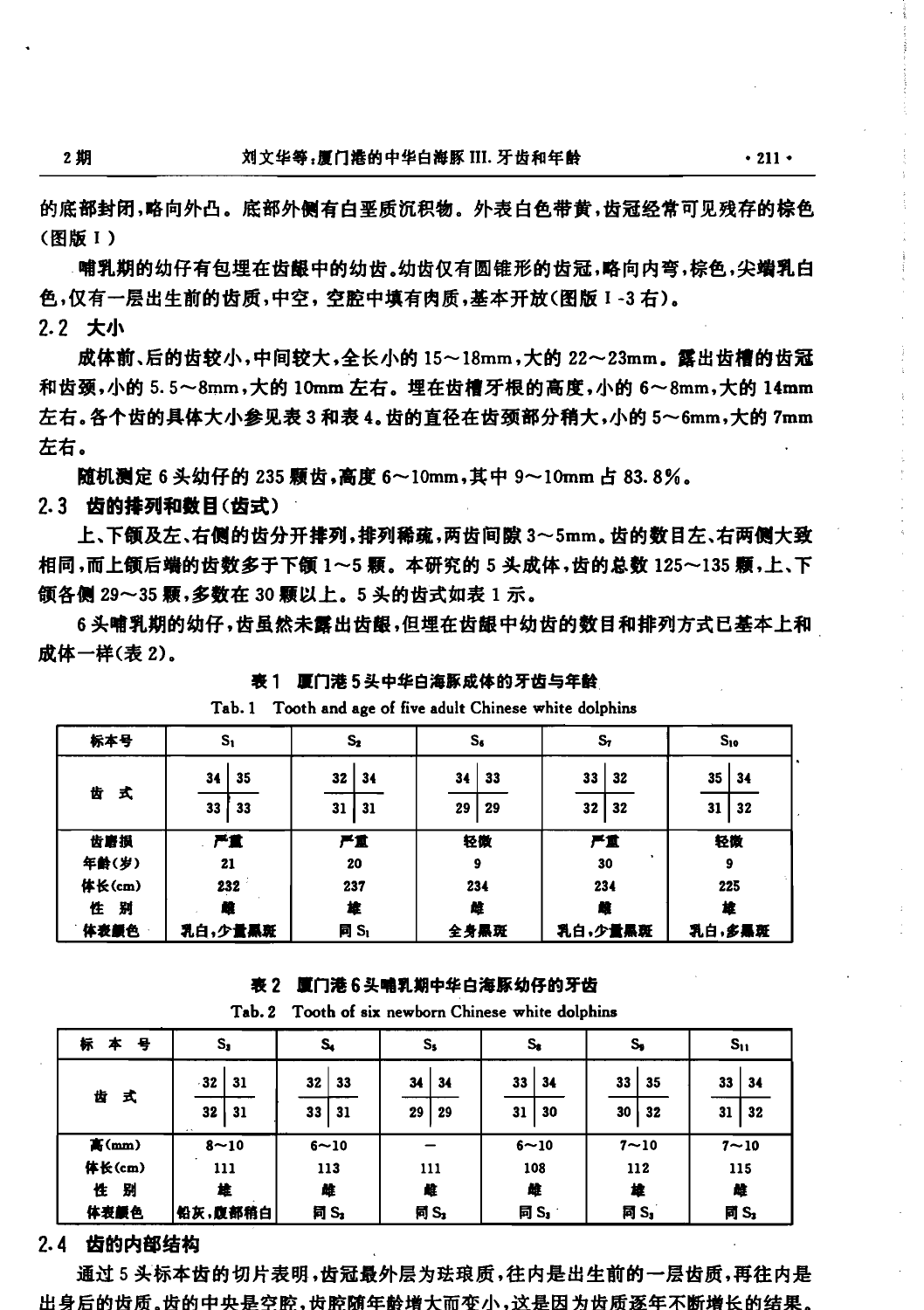|  | $-11$ | . . | 12 |
|--|-------|-----|----|
|  |       |     |    |

齿的底部均被白垩质封闭。出生后的齿质是逐年向齿腔沉淀的,沉淀速度随季节而异,因而形 成似树干的年轮,由明带和暗带相间组成一生长轮组。结构基本上类似 Perrin (1980)的模式 图(图1)[7~9]。

表 3 S18上、下颌,左、右两侧齿露出齿龈的高度(由前往后依序)

Tab. 3 Height of outeropping teeth above gum tooth on each side of upper and lower jaws

|          | 左 | ᅩ       |     |         | $4\neg 5$ | -- | $6 - 27$ | $28 - 29$ | 30        | $31 - 32$ 33 $-34$ |             |    |
|----------|---|---------|-----|---------|-----------|----|----------|-----------|-----------|--------------------|-------------|----|
| 齿的       |   | $-$     |     |         | $4 - 6$   |    | $8 - 29$ | $-$       | $30 - 32$ |                    | -           |    |
| 次序       |   | ъ.<br>ᅩ |     | $2 - 3$ |           |    | $6 - 29$ | -         | 30        | 31                 | $32 - 33$   | 34 |
|          | 右 |         |     | مديبير  | $2 - 3$   |    | $5 - 30$ |           | $31 - 32$ |                    | <b>MARK</b> |    |
| 齿露出高(mm) |   |         | 5.5 |         |           |    | 10       |           |           |                    |             |    |

友4 Sr右下颌牙窝的深度及最大直径

| Tab. 4 Deepness and maximum diameter of tooth socket on right lower jaws |  |  |  |  |
|--------------------------------------------------------------------------|--|--|--|--|
|                                                                          |  |  |  |  |

| 齿的前后次序     |  |  | $3 - 5$ |  |  |    |  | $10 - 29$ | 30 | 31           | 32 |
|------------|--|--|---------|--|--|----|--|-----------|----|--------------|----|
| 牙窝深(mm)    |  |  |         |  |  | 10 |  |           |    | <b>COMPA</b> | 13 |
| 牙窝上端直径(mm) |  |  |         |  |  |    |  |           |    | 5. 5         |    |

## 2.5 齿的磨损和脱落

2 头 9 岁的个体(Sa 和 S10),上、下颌前端的齿 在齿冠尖端出现轻微磨损,中间的齿完好,后端基本 完好,如 S10上、下颌两侧第 1~5 颗齿全部有轻微磨 损,上颌右侧甚至 1~14 均有轻微磨损;下颌左侧最 末3颗齿(30~32)也有轻微磨损。3头20~30岁个 体前、中、后的齿都磨损,但未发现齿有脱落。例如Si (20岁)的下颌左侧第1~18齿都严重磨损,有的已 没有齿冠,仅留下齿颈及齿根,与齿龈平;有的呈倾 斜状;第18~23 齿仅齿冠尖端磨损,后部第24~33 齿的齿冠尖锥部分磨损严重,使整个齿呈圆柱状。Sr 和 S2 也有类似情况(图版 1-3左)。

年龄 3.

通过齿的切片,根据齿质的生长轮组,鉴定 S1、 S<sub>2</sub>, S<sub>4</sub>, S<sub>1</sub>, S<sub>10</sub>的年龄, 分别为 21, 20, 9, 30, 9 岁(表 1)。这5头个体的体长都是 230mm 左右。两头9岁 的个体,一头体表密布纵向的黑色斑纹,另一头体表 乳白色、有较多的黑色斑纹。3头 20~30 岁的个体, 体表都是乳白色,但在背部都有少量的黑色斑纹。正 Fig. 1 如上述,两头9岁个体的齿尖开始有轻度磨损。其他 3头 20 岁以上的个体,齿都有严重磨损。



图 1 海豚牙齿切片的组织结构

Structure of toothed dolphins by slices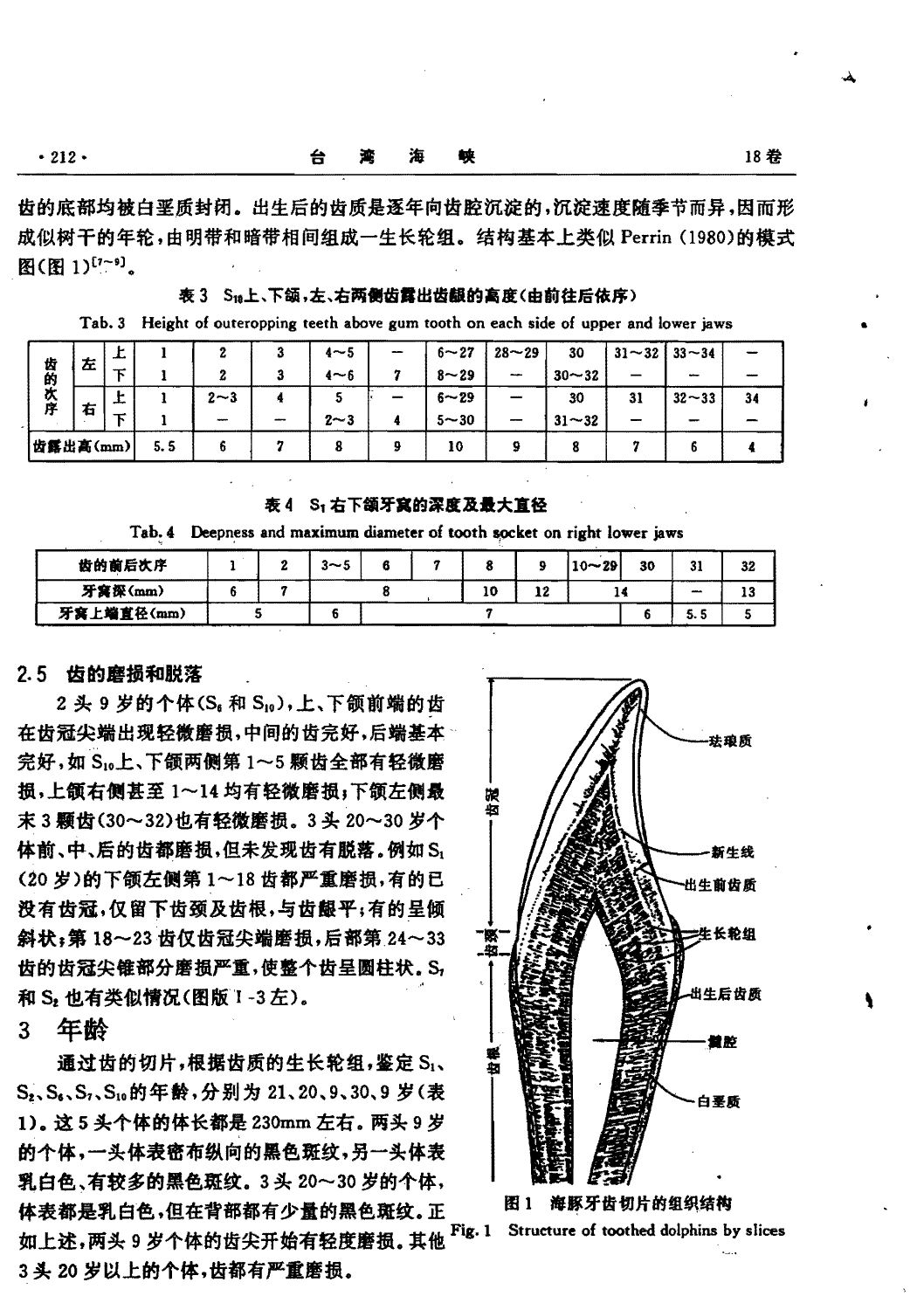$\overline{4}$ 计论

本研究同时检查了6头哺乳期幼仔和5头9~30岁的成体,发现幼仔的齿是包埋在齿龈 中未露出齿龈,而且齿的数目和齿式已基本上和成体一样。不过幼仔的齿仅有齿冠,中空、棕 色。

5 头成体 9~30 岁,体长都是 230cm 左右,但齿的磨损程度及体表颜色随年龄而异。年龄 和体表颜色及齿的磨损有相关性,但有待更多材料来讲一步阐明。

本文还根据齿的切片判断了中华白海豚的年龄,作者同时还获得了香港珠江口 4 头中华 白海豚的鉴定年龄,分别是 8.5、11、22 和 32.5 岁,相关体长是 207、235、238 和 265cm。至此, 已知中国沿岸海域中华白海豚的最大年龄为 32.5 岁(体长 265cm)。

参加现场标本收集的有蔡加量、陈炳煜、林霖竹、陈珞、黄晓松和郑成兴、李传燕、双宝。 牙 齿切片和年龄鉴定在美国 Southwest Fisheries Science Center, NOAA 的实验室进行,Ms. Robertson K. 参加了这项工作。

#### 参考文献

- 1 Agriculture and Fisheries Department, Hong Kong. Proc. of a Colloquium for Development of a Management Strategy for Chinese White Dolphins. A Colloquium on Development of a Management Strategy for Chinese White Dolphins, Hong Kong, 1996. 138pp.
- 2 黄文几,温业新,唐子英. 中华白海豚的初步调查研究. 复旦学报(自然科学版),1978,1:105~110
- 3 王丕烈,孙建运. 南海中华白海豚的研究. 辽宁动物学会会刊,1982,3(1):67~74
- 4 王丕烈,韩家波.西江与长江口发现的中华白海豚及其资源分布状况.水产科学,1996,15(4):3~8
- 5 黄宗国,刘文华,郑成兴等.厦门港的中华白海豚 I. 外部形态和内脏器官,台湾海峡,1997,16(4):473~ 478
- 6 刘文华,黄宗国, Jefferson T A. 厦门港的中华白海豚 II. 颅骨、耳骨及舌骨, 台濱海峡, 1999, 18(2):
- 7 朱筱玉. 台湾东北沿海热带斑海豚的年龄成长与生殖之研究. 台湾海洋大学海祥生物研究专辑. 1996. 27
- 8 Perrin W F and Myrick A C. Age determination of toothed whales and sirenians. Rep. Int. Whal. Commn. (special issue 3), 1980. 229 pp.
- 9 Myrick A C and Hohn A A. Estimating age of spotted and spinner dolphins from teeth. NOAA Technical Memorandum NMFS. 1983. 30:17pp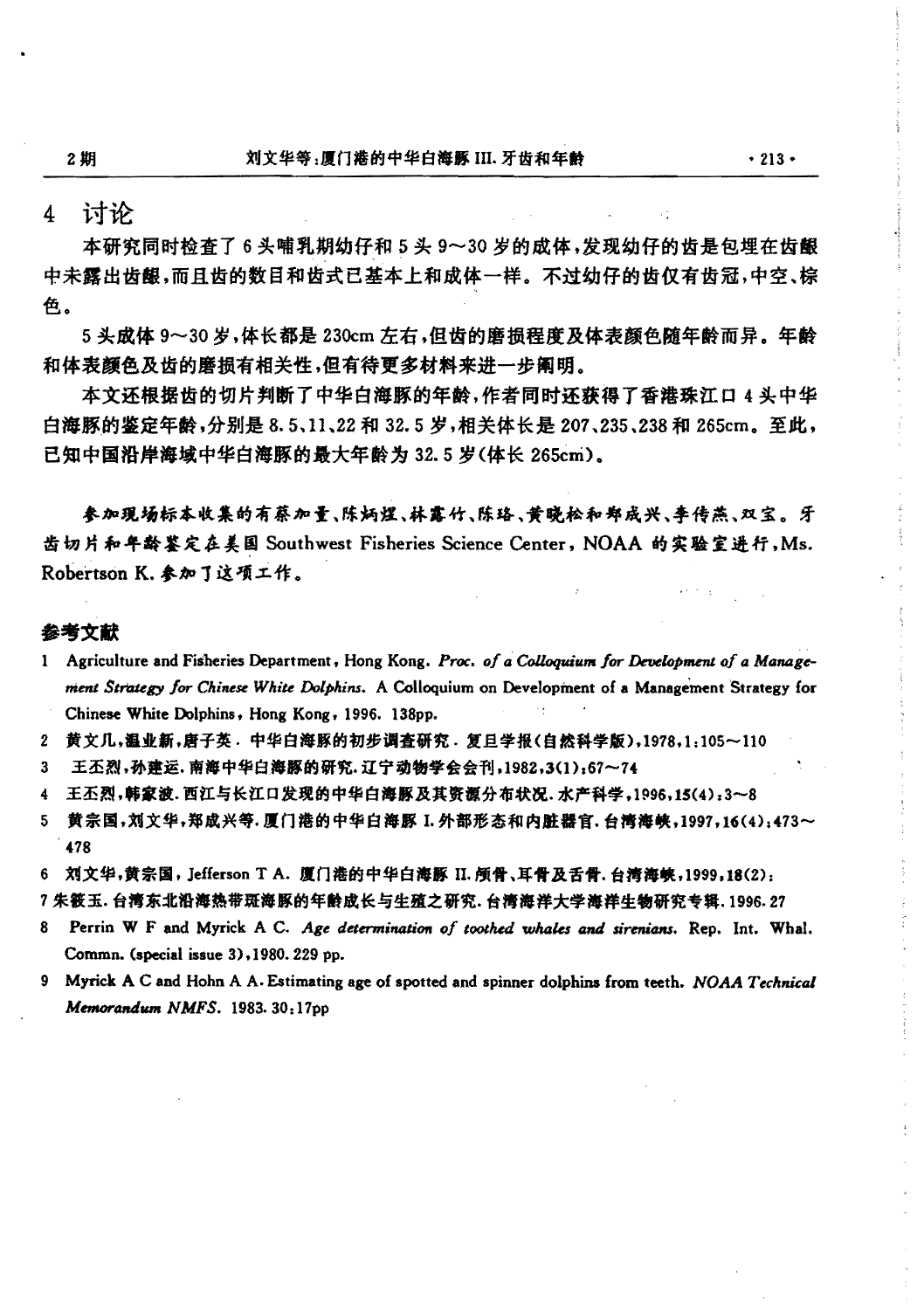# Chinese white dolphin (Sousa chinensis ) in Xiamen Harbour III. Tooth and Age

Liu Wenhua, Huang Zongguo (Third Institute of Oceanography, SOA Xiamen, 361005) Jefferson Thomas A *(Ocean Park Conservation Foundation*, *Hong Kong)* 

#### **Abstract**

Five mature Chinese white' dolphins (Indo-Pacific Hump-backed Dolphin) and 6 newborn dolphins were found dead in Xiamen, and the morphology, number, distribution style, inner structure and wear condition of the teeth are studied. According to the slices of teeth, the age of 5 mature dolphins are concluded  $-$  9 $\sim$ 30 a old. The ages of dolphins relate to body color and wear level of the teeth. The newborn dolphin's teeth are buried in the gum. The tooth number and distribution style of newborn dolphins are the same as those of the mature ones.

KEYWORDS Chinese white dolphin, dolphin's skull, dolphin's age

•